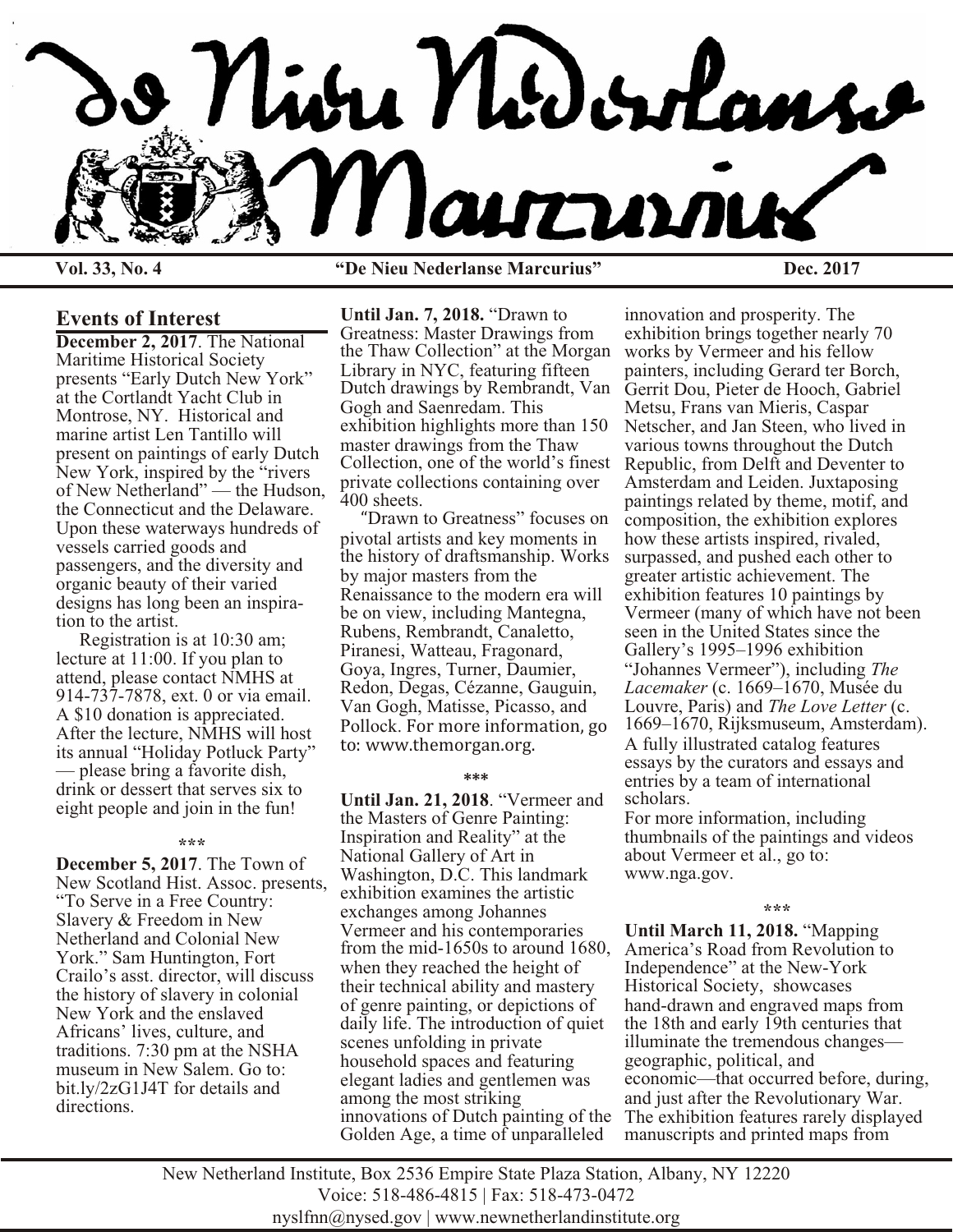New-York Historical's own premier Fort Orange and over 80,000 collection, including the original manuscript surveys of Robert Erskine, geographer and surveyor general of the Continental Army, and his successor Simeon De Witt. Also on display will be John Jay's personal copy of John Mitchell's Map of the British and French Dominions in North America (1755) to which hand-drawn red lines representing proposed boundaries were added during the negotiations of the Treaty of Paris, 1782–1783. This exhibition was organized by the Norman B. Leventhal Map Center at the Boston Public Library as "We Are One: Mapping America's Road from Revolution to Independence" and curated at New-York Historical by Nina Nazionale, Director of Library Operations and Curator of Printed Collections. The book, *Revolution: Mapping the Road to American Independence, 1755–1783*, is available for purchase at the NYHistory Store. For more information, go to: www.nyhistory. org.

### **News**

Congratulations to Janny Venema for receiving a knighthood in the Order of Orange-Nassau! This award recognizes her publications and work at the New Netherland Research Center since 1984. The presentation was made by Dolph Hogewoning, Consul General of the Peter Minuit was hired by the Netherlands, at the NNI conference dinner last September.

### **Museum News**

The New York State Museum recently announced the acquisition of over 100,000 archæological artifacts from Fort Orange and Schuyler Flatts, documenting Dutch and early English settlement of the Albany area in the 17th century.

 Archæological excavations in the early 1970s under the direction of Dr. Paul Huey resulted in the recovery of 36,000 artifacts from

artifacts from Schuyler Flatts. Among the thousands of artifacts recovered are everyday items such as ceramic plates, tobacco pipes, drinking glasses, firearm parts, and food remains. Trade items in the collection include glass beads, mouth harps, and other items. Together, these two collections tell the story of the first Native Americans who lived in the upper Hudson Valley for thousands of years before Europeans arrived, interaction between native people and the first Dutch colonists, the development of Fort Orange as a trading center, the establishment of Rensselaerswijck, and everyday life in 17th-century New Netherland.

 The Fort Orange and Schuyler Flatts collections were transferred to the New York State Museum by the New York State Office of Parks, Recreation and Historic Preservation. Some of the artifacts remain on public exhibition at Crailo State Historic Site in Rensselaer, Senate House State Historic Site in Kingston, and Schuyler Mansion State Historic Site in Albany. The State Museum plans to open an exhibition featuring artifacts from the Fort Orange and Schuyler Flatts collections in 2018.

## **Research News**

Foul play in the Caribbean? [Contributed by Elizabeth Johnson] Dutch West India Company as an early explorer of the Delaware River area of North America. His mission was to explore the region around the Delaware River in order to discover other resources besides furs that could be exploited for profit. In 1626 he was appointed as one of the earliest directors of the Dutch colony in North America and served in that position until his recall in 1632. He left the service of the West India Company in July of 1632 over a dispute about expenses incurred while he was running the

Dutch colony.

 In 1636, Peter Minuit participated in a corporation formed by a group of Swedish and Dutch investors who wished to plant a new colony under the flag of Sweden. They chose to settle a group of colonists on the Delaware River, in order to engage in the fur trade and in fishing, whaling, and agriculture. The chosen location for the colony was at a site in the lower end of the territory claimed by the Dutch, which had not been maintained or occupied by them. Minuit founded the New Sweden colony in March 1638 on the Minquas Kil(now the Christina River) at the site of the present city of Wilmington, Delaware.

 On his way back to Sweden in August 1638, Peter Minuit had sailed to the island of St. Kitts in the West Indies, where he was trading for tobacco to take back to Sweden, before picking up his second group of New Sweden settlers. He was visiting a Dutch ship captain on his ship, the *Vliegende Hart*, in the harbor at St. Kitts when a sudden hurricane arose, which drove many ships out to sea. After the storm was over, most of the ships returned to the harbor, but the *Vliegende Hart* wasn't among them. Minuit's crew waited for him for several days, searching in the harbor, but finally concluded that the the *Vliegende Hart* had sunk in the storm and that Minuit had gone down with it and drowned. They returned to Sweden where they reported his death to the New Sweden authorities.

 But what really happened? There is more to the story that hasn't been known until now.

 Recently-discovered evidence concerning Peter Minuit's sudden disappearance can be considered in my recent article: "Whatever happened to Peter Minuit?" Read it online at: http://bit.ly/2mfpGgA. Please send the editor of the *Marcurius* any comments, conjectures, additional clues or suspicions for publication in a future issue.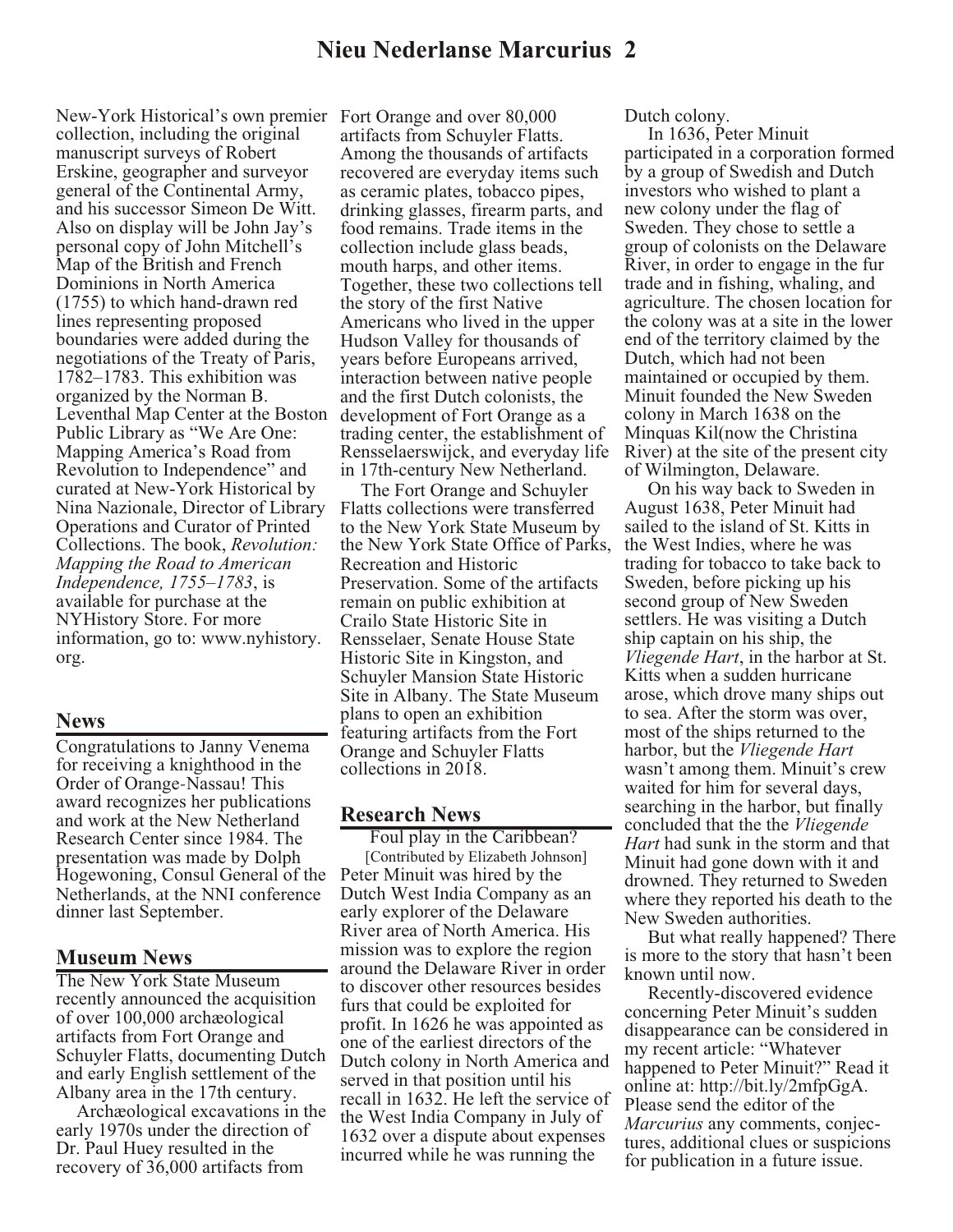# **Nieu Nederlanse Marcurius 3**

### **Publications**

Our friend in Australia, Thomas Vanderveldt, has sent us a Christmas gift. His message and a link to the book follows: <Dear friends,

As a Christmas present to you and as a reward for your support, I am sending you *The New Holland Story*  that I have compiled over the past 18 years. Next year there is a programme that will widen the scope of the pre-history (1611 to 1829) relating to the European presence in Western Australia due to shipwreck events or simply getting lost while searching for survivors. I have chosen 'European' instead of Dutch because the crews were often of mixed nationalities. This also widens the DNA scope as the current analysis was confined to searching the Dutch data base. Each country has its own DB and this is not necessarily freely accessible. A further search is therefore warranted. Kind regards,

### Thomas>

For *The New Holland Story*, go to: https://goo.gl/Zx34Hk.

#### **\*\*\***

In the May 2004 issue of the *Marcurius* the "Totidem Verbis" section featured the results of a project in Stellenbosch, South Africa. At that time Annemarie Krzesinski-de Widt had made available on a CD the transcriptions of estate inventories beginning in 1687. The following is a digest and an update of the project. In 1976 many historical documents from the Cape Town Archives Repository relating to the history of Stellenbosch were recorded on microfiche. The purpose was to make these documents more readily available to researchers. As very few people are proficient in reading the old handwriting, all the estate inventories relating to Stellenbosch needed to be transcribed. This manuscript contained all the extant inventories in chronological order

as well as an alphabetical index of the surnames and the names of farms. The manuscript comprises approximately 2600 typed A4 pages. Eventually the original transcript was scanned and made available in PDF format. Finally the computer files were converted into three PDFs consisting of an Introduction, five volumes of farm inventories from 1687 through 1804, and a Register (name index). The three PDFs of more than 2600 pages can be ordered at the Stellenbosch Museum for R250 (South Africa Rands), which amounts to ca. \$18.00. To order email: Debbie Gabriels: < manager @stelmus.co.za> and ask for *Die Boedelinventarisse van Erflaters in die Distrik Stellenbosch 1679- 1806.*

### **NNI News**

A long-term project is under consideration, involving the re-translation of Dutch manuscripts at the Archives of the Reformed Church in America in New Brunswick, NJ known as the "Amsterdam Correspondence." The Archives has already begun the digitization of the approximately 350 documents on more than 400 leaves of paper, which will make it possible for translators to work at remote locations. The NNI intends to support this five to ten year project by providing "seed money" to get it started and is approaching other potential supporters to join.

 Spanning the years 1642 to 1786 the documents are almost entirely in the Dutch language. They consist primarily of letters written from the American colonies to the Classis of Amsterdam. In excellent physical condition, the documents in the Amsterdam Correspondence represent a profoundly important collection of primary sources relating both to religious history as well as the broader history of the Dutch colony of New Netherland and the English colonies of the mid-Atlantic region. A majority of them were translated (with varying

degrees of success) in the late nineteenth and early twentieth centuries; most of the translations appear in *Ecclesiastical Records: State of New York* (Albany: James B. Lyon, 1901-1916, 7 vols.) edited by Edward Tanjore Corwin and Hugh Hastings.

#### **\*\*\***

On 19 October 2017, Dennis Maika joined Gehring, Douglas, Shorto, and McErleane to participate in a full-day conference on "Connecting Dutch Heritage in the Hudson Valley Corridor," organized by Cordell Reaves of the New York State Department of Parks, Recreation and Historic Preservation, held at their Taconic regional office in Staatsburg, NY. We have been in regular contact with Cordell about NNI's role and participation in future events.

### **\*\*\***

The NNI is pleased to offer a research grant with financial support from the estate of Charles W. Wendell. This annual grant honors the memory of Dr. Charles W. Wendell, a valued trustee, vice-president, and president of the New Netherland Institute's Board of Trustees from 2000 to 2015. The grant covers a period of one week up to six months, part of which may be devoted to residency at the NNRC, and provides a stipend of \$1,000 – \$5,000, depending upon the scope of the project. A time frame for fulfilling the grant requirements will be established in consultation with the director of the NNRC. No housing, travel funds, or health insurance are provided. Applications are due February 15.

#### **\*\*\***

 The Hendricks Award is presented by the NNI at its Annual Conference to the best book or book-length manuscript relating to any aspect of New Netherland and its legacy. The Award carries a prize of \$5,000 as well as a framed print of a painting by historical artist L. F. Tantillo. The 2017